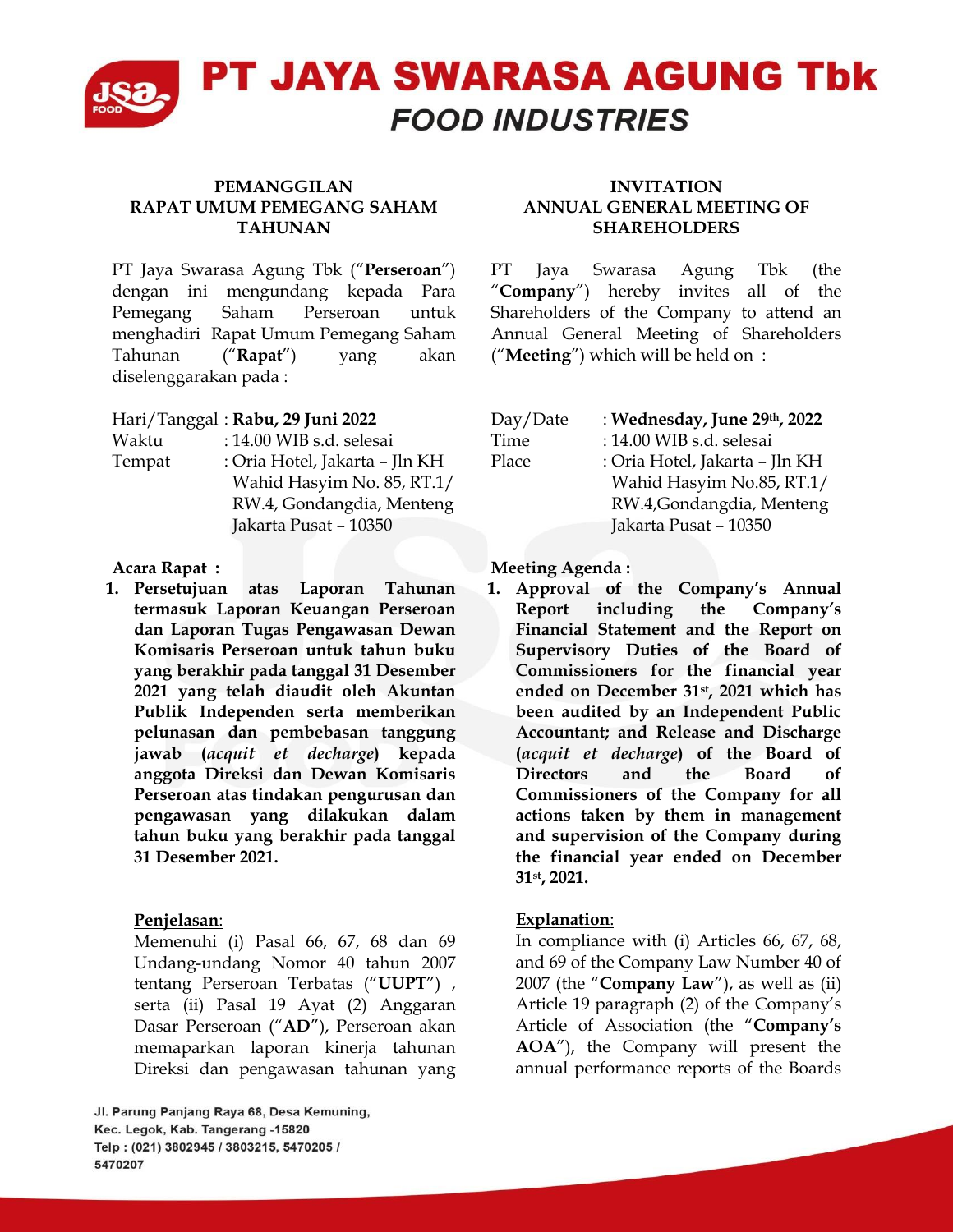

dilakukan Dewan Komisaris terhadap Perseroan, untuk tahun buku 2021 sebagaimana termuat dalam Laporan Tahunan dan Laporan Keuangan Perseroan untuk tahun buku 2021, dan selanjutnya akan mengusulkan kepada Pemegang Saham untuk:

- a. Menyetujui Laporan Tahunan Direksi Perseroan untuk tahun buku 2021;
- b. Menyetujui Laporan Pengawasan Tahunan Dewan Komisaris Perseroan untuk tahun buku 2021;
- c. Menyetujui Pengesahan Laporan Keuangan Perseroan untuk tahun buku 2021 yang telah diaudit oleh Kantor Akuntan Publik Anwar & Rekan; dan
- d. Memberikan Pelunasan dan Pembebasan Tanggung Jawab (*acquit et decharge*) kepada seluruh anggota Direksi dan Dewan Komisaris Perseroan atas tindakan pengurusan dan pengawasan yang telah mereka jalankan selama tahun buku 2021 sejauh tindakan kepengurusan dan pengawasan tersebut tercermin dalam Laporan Tahunan dan Laporan Keuangan Perseroan untuk tahun buku 2021 tersebut dan memenuhi peraturan perundang-undangan yang berlaku.
- **2. Penetapan penggunaan laba bersih setelah pajak Perseroan untuk tahun buku yang berakhir pada tanggal 31 Desember 2021.**

of Directors and the annual supervisory report of the Board of Commissioners toward the Company, for the financial year 2021 as stipulated into the Company"s Annual Report and Financial Statements for the financial year 2021, and will propose to the Shareholders to:

- a. Approve the Annual Report of the Board of Directors of the Company for the financial year 2021;
- b. Approve the Annual Supervisory Report of the Board of Commissioners of the Company for the financial year 2021;
- c. Approve the ratification of Company"s Financial Statements for 2021 which have been audited by the Registered Public Accountants Firm Anwar & Rekan; and
- d. Acquit and discharge (*acquit et decharge*) to all members of Board of Directors and Board of Commissioners of the Company for all actions taken by them in management and supervision of the Company during the financial year 2021 provided that the management and supervision actions were reflected in the said Annual Report and Financial Statements of the Company for the financial year 2021 and in compliance with prevailing regulations.
- **2. Determination on the appropriation of the Company's Net Profit after tax ended on December 31st, 2021.**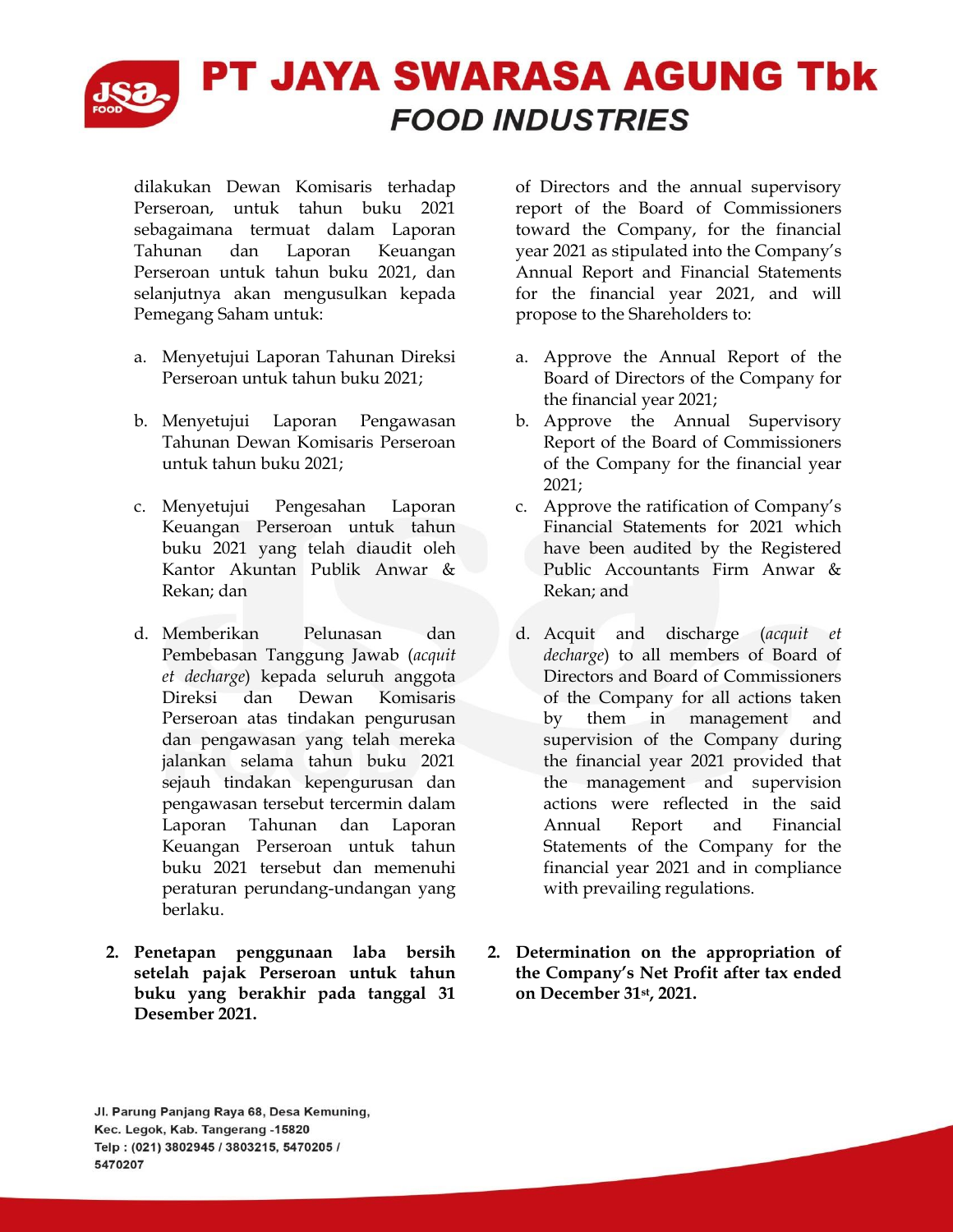**PT JAYA SWARASA AGUNG Tbk FOOD INDUSTRIES** 

#### **Penjelasan** :

Memenuhi (i) Pasal 70 dan 71 UUPT, serta (ii) Pasal 25 Ayat (1) AD, Perseroan akan memaparkan keuntungan laba bersih yang diperoleh oleh Perseroan pada tahun buku 2021, dan selanjutnya akan mengusulkan kepada Pemegang Saham untuk menyetujui:

"Penetapan Penggunaan Laba Bersih Perseroan untuk tahun buku 2021 yang berjumlah **Rp 4.911.439.431 (empat milyar sembilan ratus sebelas juta empat ratus tiga puluh sembilan ribu empat ratus tiga puluh satu rupiah)** sebagai berikut:

- a. Menyisihkan atau membukukan dana sebesar **Rp 0 (Nol rupiah)** sebagai Dana Cadangan Wajib untuk memenuhi ketentuan Pasal 70 UUPT;
- b. Menetapkan sisa Laba Bersih Perseroan untuk tahun buku 2021 setelah dikurangi penyisihan Dana Cadangan Wajib yaitu sebesar **Rp 4.911.439.431 (empat milyar sembilan ratus sebelas juta empat ratus tiga puluh sembilan ribu empat ratus tiga puluh satu rupiah)** dibukukan sebagai Laba Ditahan Perseroan."
- **3. Penunjukan Akuntan Publik Terdaftar yang akan memberikan jasa audit atas Laporan Keuangan untuk tahun buku yang berakhir pada tanggal 31 Desember 2022.**

### **Penjelasan** :

Memenuhi (i) Pasal 68 UUPT, (ii) Pasal 13 Peraturan Otoritas Jasa Keuangan No.13/ POJK.03/2017 tentang Penggunaan Jasa Akuntan Publik Dalam Kegiatan Jasa Keuangan ("**POJK 13/2017**"), serta (iii) Pasal

Jl. Parung Panjang Raya 68, Desa Kemuning, Kec. Legok, Kab. Tangerang -15820 Telp: (021) 3802945 / 3803215, 5470205 / 5470207

#### **Explanation** :

In compliance with (i) Articles 70 and 71 of the Company Law, as well as (ii) Article 25 paragraph (1) of the Company"s AOA, the Company will elaborate the Net Profit of the Company in the financial year 2021, and will propose to the Shareholders to approve:

"The Determination on the appropriation of the Company"s Net Profit for the financial year of 2021 in the total amount **IDR 4.911.439.431 (four billion nine hundred eleven million four hundred thirty-nine thousand four hundred thirtyone rupiahs)** as follows:

- a. To allocate or book in the amount of **IDR 0 (zero rupiahs)** as a Mandatory Reserve Fund to comply with the Article 70 of the Company Law.;
- b. To stipulate the remaining Net Profit of the Company for financial year 2021 after deducting with allocation for Mandatory Reserve Fund in the amount of **IDR 4.911.439.431 (four billion nine hundred eleven million four hundred thirty-nine thousand four hundred thirty-one rupiahs** to be booked as retained earnings of the Company."
- **3. Appointment of a Registered Public Accountant who will provide audit services on Financial Statements for financial year ended on December 31st , 2022.**

### **Explanation** :

In compliance with (i) Article 68 of the Company Law, (ii) Article 13 of Regulation of Financial Service Authority No.13/ POJK.03/2017 regarding the Service Usage of Public Accountant and Public Accountant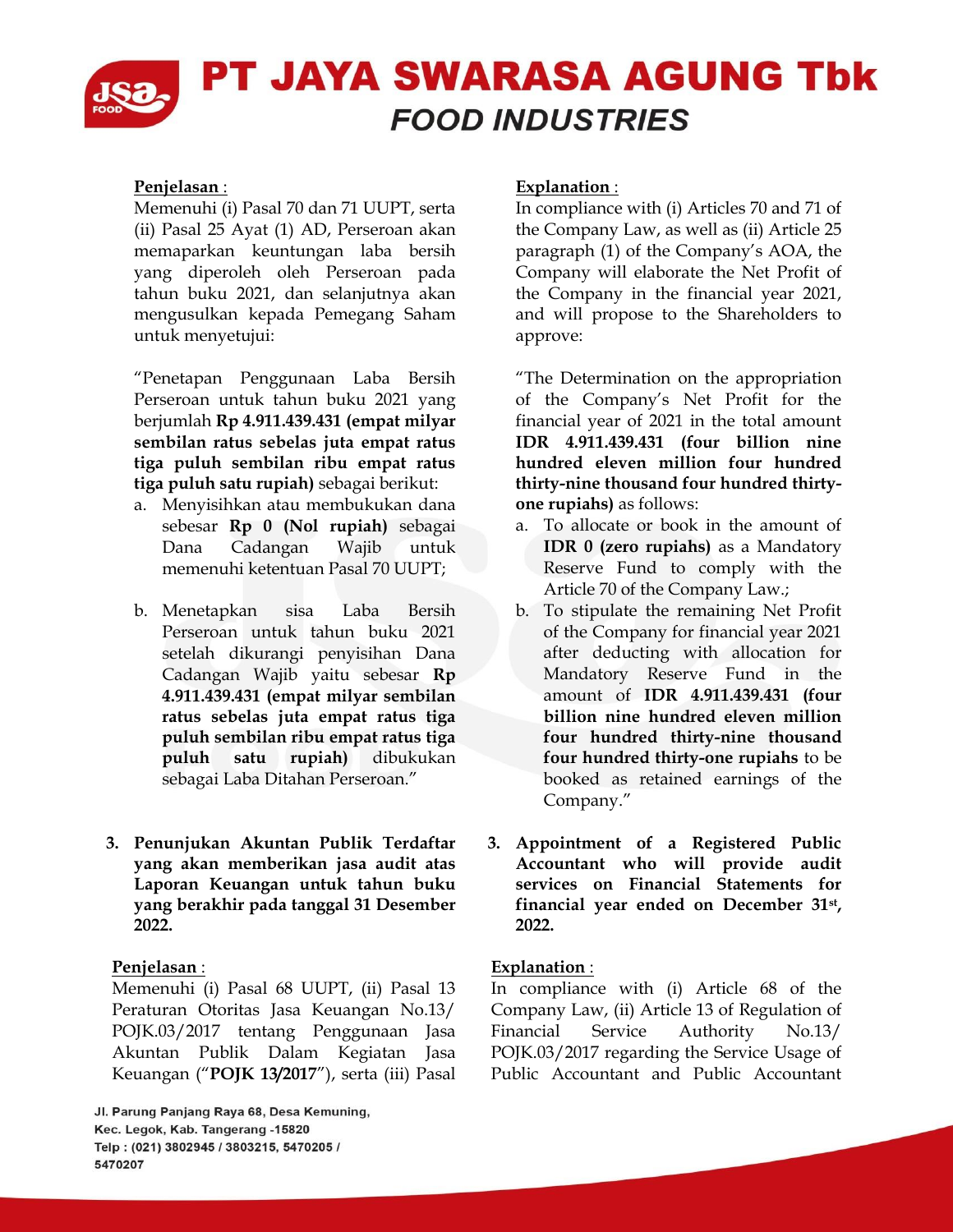

19 Ayat (2) AD, dan dengan memperhatikan rekomendasi Komite Audit tanggal 30 Mei 2022 dan telah disetujui oleh Dewan Komisaris melalui Keputusan Sirkuler Dewan Komisioner sebagai pengganti keputusan yang diambil dalam Rapat Dewan Komisaris No. 001/KOM-JSA/V/2022 tanggal 31 Mei 2022, selanjutnya Perseroan akan mengusulkan kepada Pemegang Saham untuk:

- a. Menyetujui penunjukan KAP Anwar & Rekan sebagai Kantor Akuntan Publik (KAP) dan Soaduon Tampubolon, CPA sebagai Akuntan Publik yang telah terdaftar pada Otoritas Jasa Keuangan. KAP Anwar & Rekan akan melaksanakan audit laporan keuangan Perseroan untuk tahun buku 2022.
- b. Memberikan kuasa kepada Dewan Komisaris Perseroan untuk menetukan syarat dan ketentuan serta biaya jasa audit dari Kantor Akuntan Publik sebagaimana dimaksud pada huruf a di atas dengan memperhatikan rekomendasi Komite Audit Perseroan.
- c. Memberikan kuasa kepada Dewan Komisaris untuk menetapkan Kantor Akuntan Publik Pengganti dan/atau Akuntan Publik Pengganti dalam hal Kantor Akuntan Publik yang telah ditunjuk sesuai dengan keputusan Rapat karena alasan apapun tidak dapat menyelesaikan/melaksanakan audit Laporan Keuangan 31 Desember 2022 termasuk menetapkan besarnya honorarium dan persyaratan lainnya sehubungan dengan penunjukan Kantor Akuntan Publik dan/atau Akuntan Publik Pengganti tersebut.

Firm in the Financial Services Activities ("**POJK 13/2017**"), as well as (iii) Article 19 paragraph (2) of the Company's AOA, and by taking into account the recommendations of the Audit Committee dated May 30th, 2022 and has been approved by the Board of Commissioners through the Circular Resolution of the Board of Commissioners in lieu of resolutions adopted at a Meeting of the Board of Commissioners No. 001/KOM-JSA/V/2022 dated 31 Mei 2022, the Company will ask the Shareholders to:

- a. Approve the appointment of Anwar & Rekan as Public Accountant Firm, and Soaduon Tampubolon, CPA as Public Accountant that has been registered in the Financial Service Authority. Anwar & Rekan Public Accountant Firm will audit financial statements of the Company for the financial year 2022.
- b. Authorize the Board of Commissioners of the Company to determine terms and procedures as well as the audit fee of the Public Accountant Firm above-mentioned by taking into account the recommendation of Audit Committee of the Company.
- c. Authorize the Board of Commissioners of the Company to appoint a substitute Public Accountant Firm and/or Public Accountant in the case of the appointed Public Accountant Firm in accordance to the resolution of the General Meeting of Shareholders, for any reasons, failed to complete/implement the audit of financial statements as per December 31, 2022 as well as to determine the honorarium of a substitute Public Accountant Firm and/or Public Accountant as the abovementioned.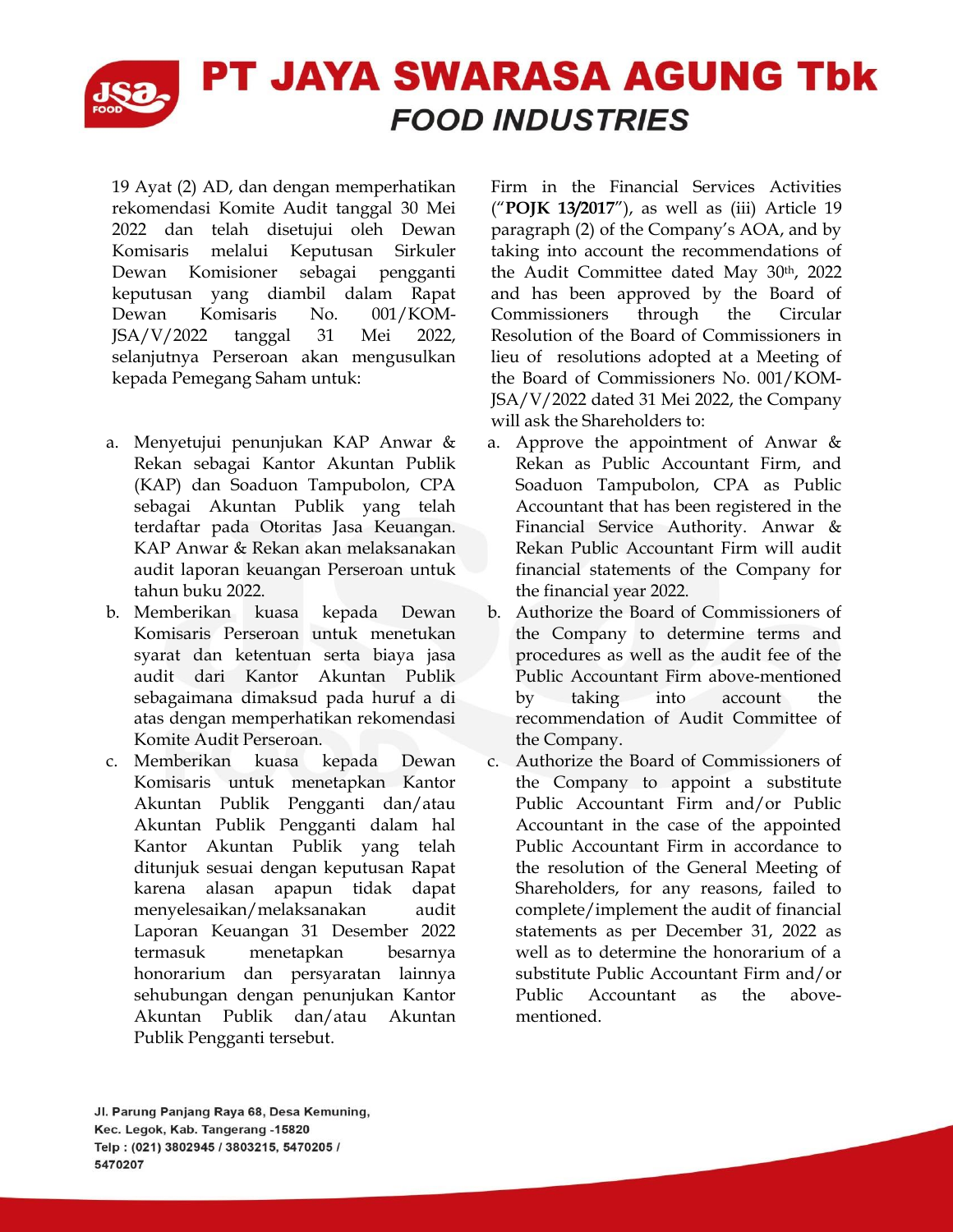

#### **4. Laporan Realisasi Penggunaan Dana Hasil Penawaran Umum**

#### **Penjelasan:**

Pemenuhan kewajian Perseroan sesuai dengan POJK No. 30/POJK.04/2015 tentang Laporan Realisasi Penggunaan Dana Hasil Penawaran Umum.

#### Materi atau Bahan Rapat Material of the Meeting

Materi atau bahan penunjang untuk seluruh mata acara Rapat dapat diakses dan diunduh melalui situs web Perseroan, situs web Bursa Efek Indonesia ("**BEI**") dan aplikasi Elektronik General Meeting System ("**eASY.KSEI**") dari PT Kustodian Sentral Efek Indonesia ("**KSEI**"), terhitung sejak tanggal Pemanggilan Rapat, atau dapat diperoleh dengan mengajukan permintaan tertulis kepada Sekretaris Perseroan pada jam kerja melalui [corsec@taysbakers.com.](mailto:corsec@taysbakers.com)

#### Pemegang Saham yang berhak hadir **Eligible Shareholders**

Para Pemegang Saham yang berhak hadir/diwakili dan memberikan suara dalam Rapat adalah Para Pemegang Saham Perseroan yang namanya tercatat dalam Daftar Pemegang Saham Perseroan pada hari Senin, 6 Juni 2022 pukul 16.00 WIB.

**4. Report the Realization of the Use of Proceeds of Public Offering**

#### **Explanation:**

To fulfill the Company's obligation in accordance with POJK No. 30/POJK.04/2015 Reporting on the Realization of the Use of Proceeds of Public Offering.

Material or all supporting materials for all agenda of the Meeting can be accessed and downloaded through the website of the Company, the website of the Indonesia Stock Exchange ("**IDX**") and the Electronic General Meeting System ("**eASY.KSEI**") application from PT Kustodian Sentral Efek Indonesia ("**KSEI**"), as of the date of the Invitation of the Meeting or can be obtained by submitting a written request to Corporate Secretary of the Company during office hours to [corsec@taysbakers.com.](mailto:corsec@taysbakers.com)

Shareholders who are entitled to attend and vote at the Meeting are Shareholders of the Company whose name is registered in Shareholders Register of the Company on Monday, June 6th, 2022 at 16.00 WIB.

#### Kuorum Kehadiran dan Keputusan Rapat Quorum of Attendance and the Meeting's Resolutions

**Mata Acara Rapat** dapat dilangsungkan jika dihadiri oleh para Pemegang Saham atau kuasa Pemegang Saham yang sah mewakili lebih dari ½ (satu per dua) dari jumlah seluruh saham dengan hak suara hadir atau diwakili.

**The Agenda of Meeting** is able to be held if it is attended by the Shareholders or their authorized attorney's representing more than  $\frac{1}{2}$  (half) of the total issued shares of the Company with valid voting rights.

Jl. Parung Panjang Raya 68, Desa Kemuning, Kec. Legok, Kab. Tangerang -15820 Telp: (021) 3802945 / 3803215, 5470205 / 5470207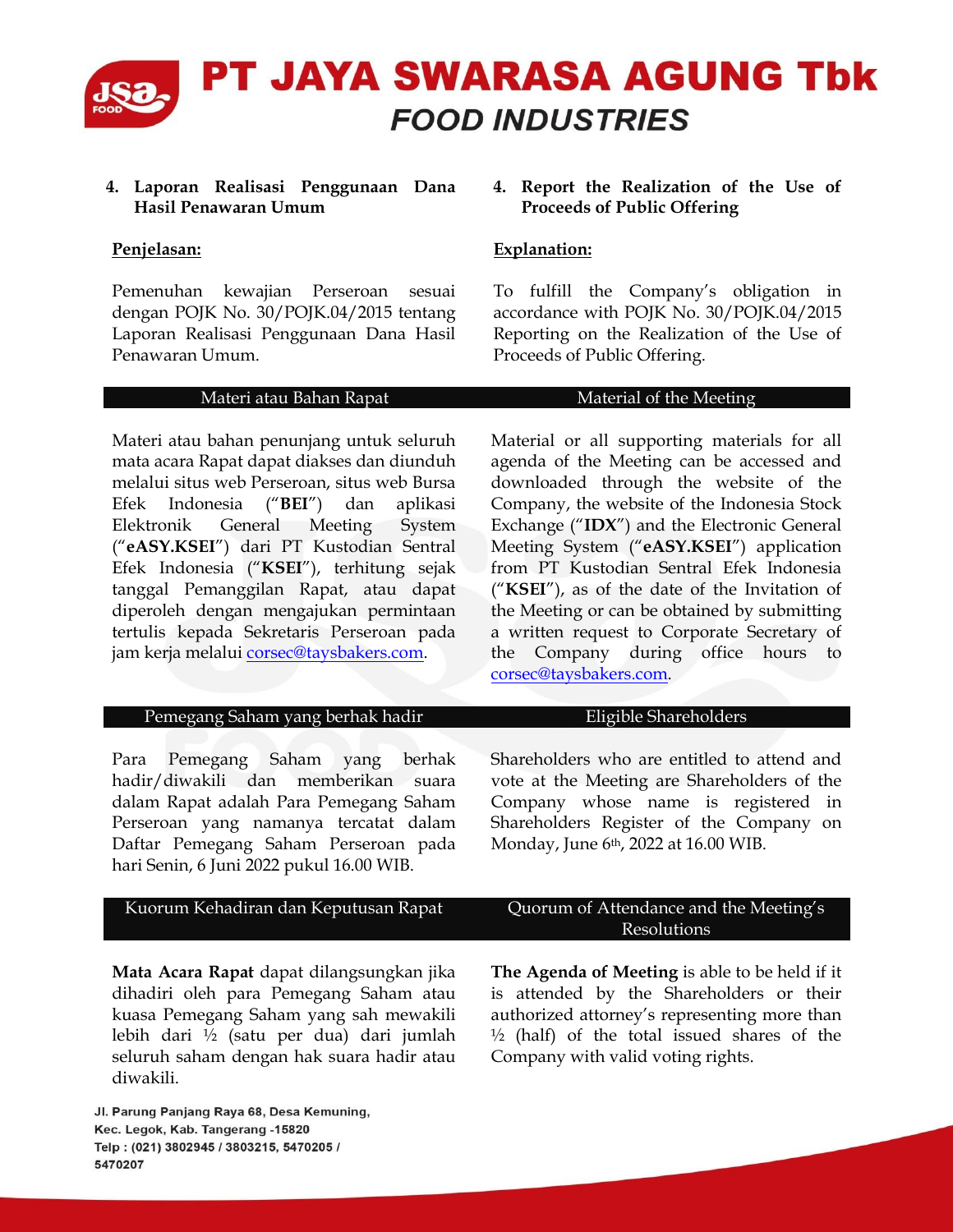

**Keputusan Rapat atas Mata Acara Rapat** diambil berdasarkan musyawarah untuk mufakat. Dalam hal keputusan berdasarkan musyawarah untuk mufakat tidak tercapai, keputusan adalah sah jika diambil berdasarkan suara setuju lebih dari ½ (satu per dua) dari jumlah seluruh saham dengan hak suara yang sah yang hadir dan/atau diwakili dalam Rapat.

**The Meeting decisions toward the Agenda** must be taken based on the deliberation for consensus. In the event that the deliberation for consensus fails to be reached, the decision is valid if it is approved by more than  $\frac{1}{2}$  (half) of the total issued shares of the Company with valid voting rights present or represented at the Meeting.

#### **Ketentuan Umum General Provisions**

- 1. Pemanggilan Rapat ("**Pemanggilan**") ini merupakan undangan resmi sesuai dengan ketentuan Pasal 82 ayat 2 UUPT dan Pasal 52 ayat 1 POJK No. 15/POJK.04/2020 ("**POJK 15/2020**"), sehingga tidak diperlukan lagi pengiriman surat undangan tersendiri kepada para Pemegang Saham. Pemanggilan ini dapat juga dilihat melalui situs Perseroan, BEI dan aplikasi eASY.KSEI.
- 2. Rapat Perseroan akan diselenggarakan secara elektronik dengan menggunakan Aplikasi eASY.KSEI yang disediakan oleh KSEI dengan memperhatikan Peraturan Otoritas Jasa Keuangan No. 16/POJK.04/2020 tentang Pelaksanaan Rapat Umum Pemegang Saham Perusahaan Terbuka Secara Elektronik ("**POJK 16/2020**") jo. Pasal 24 Anggaran Dasar.
- 3. Sehubungan dengan adanya penyelenggaraan Rapat melalui Aplikasi eASY.KSEI sebagaimana dimaksud di atas, maka keikutsertaan Pemegang Saham dalam Rapat dapat dilakukan dengan mekanisme sebagai berikut:

# 1. This Meeting Invitation ("**Invitation**") constitutes as an official invitation in accordance to the provision of Article 82 paragraph 2 of the Company Law and Article 52 paragraph 1 of POJK No.

- 15/POJK.04/2020 ("**POJK 15/2020**"), and therefore it is not necessary to extend a separate invitation to the Company's Shareholders. This Invitation can also be viewed on the website of the Company, IDX and the eASY.KSEI Application.
- 2. The Company"s Meeting will be held electronically through the eASY.KSEI Application provided by KSEI with due observance of the Regulation of Financial Service Authority No. 16/POJK.04/2020 regarding Implementation of Electronic General Meetings of Shareholders of Publicly Listed Companies ("**POJK 16/2020**") in conjuction with Article 24 of the Company"s AOA.
- 3. In regard to the implementation of the Meeting through the eASY.KSEI Application as referred above, the participation of Shareholders can participate in the Meeting through the following mechanisms.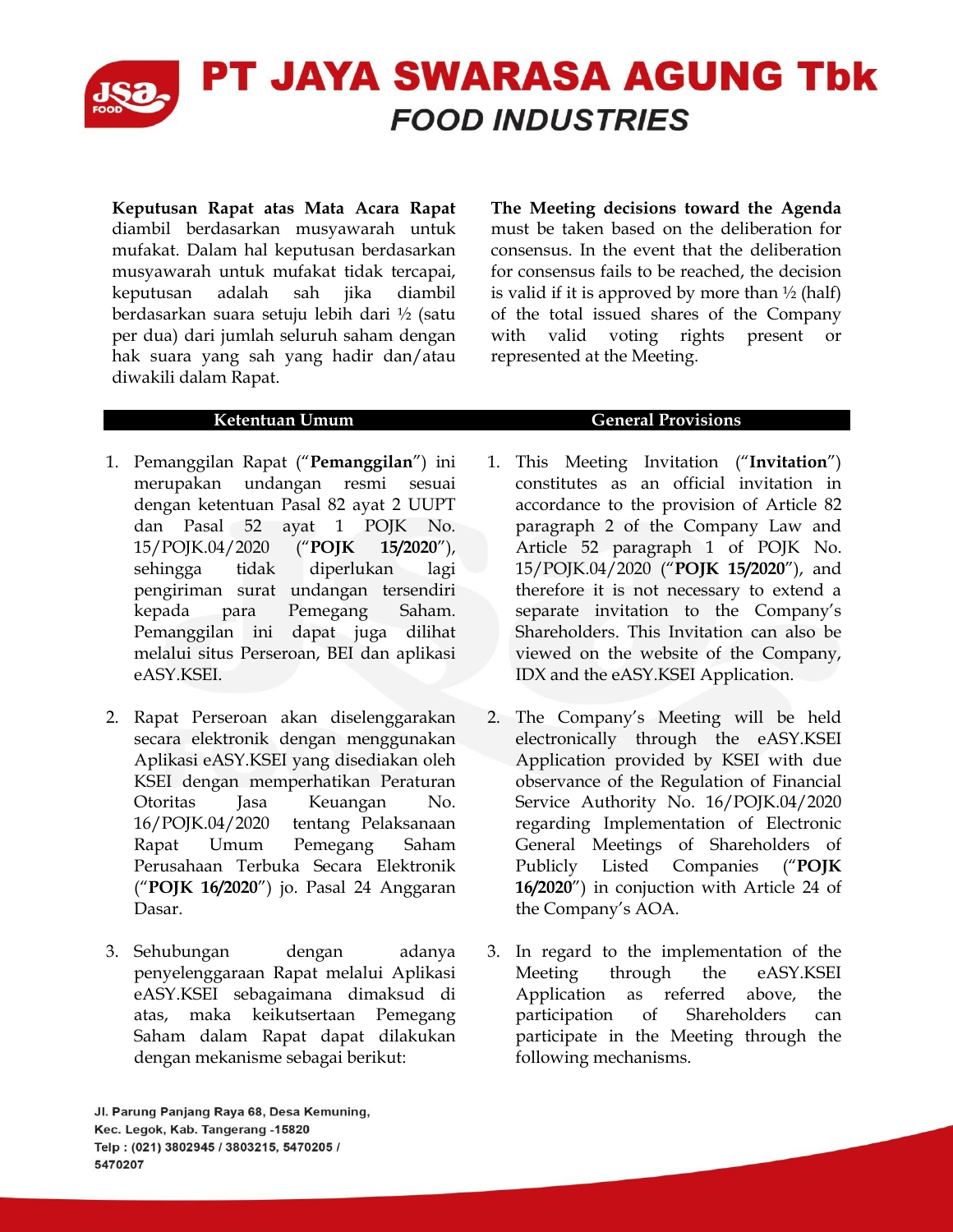

- a. Hadir dalam Rapat secara fisik; atau
- b. Hadir dalam Rapat secara elektronik melalui Aplikasi eASY.KSEI; atau
- c. Hadir melalui pemberian kuasa dengan menggunakan formulir Surat Kuasa sebagaimana dimaksud pada butir 4b.
- 4. Pemegang Saham dapat diwakili oleh kuasanya, melalui salah satu cara di bawah ini:
	- a. **Memberikan kuasa secara elektronik (e-Proxy) melalui Aplikasi eASY.KSEI** dengan tautan [www.easy.ksei.co.id](http://www.easy.ksei.co.id/) dengan ketentuan:
		- i. Bagi Pemegang Saham yang akan memberikan kuasa dan menyampaikan suaranya untuk mata acara Rapat dengan menggunakan aplikasi eASY.KSEI dapat menghubungi agen perantara/manajer investasi masing-masing atau menghubungi PT Adimitra Jasa Korpora selaku Biro Administrasi Efek Perseroan.
		- ii. Pihak yang dapat menjadi penerima kuasa secara elektronik wajib cakap menurut hukum dan bukan merupakan anggota Dewan Komisaris, Direksi dan Karyawan Perseroan serta mengikuti ketentuan lainnya sebagaimana diatur dalam POJK 15/2020.
		- iii. Pemegang Saham dapat memberikan kuasa kepada pihak yang berwenang melalui eASY.KSEI sampai dengan 1 (satu) hari kerja sebelum Rapat dilakukan, atau pada tanggal 28 Juni 2022 pukul 12.00 WIB;
		- iv. Penjelasan penggunaan Aplikasi eASY.KSEI dapat diperoleh

ii. The Party who can be authorized as a proxy electronically, must be legally competent and not a member of the BOC, BOD, and employees of the Company, as well as refer to other provisions as stipulated in POJK 15/2020.

i. For Shareholders who will authorize the proxy and vote for the agenda of the Meeting using the eASY.KSEI Application, can contact the respective intermediary agents/investment managers or contact PT Adimitra

a. Attend the Meeting physically; or b. Attend the Meeting electronically through eASY.KSEI Application; or c. Attend by authorizing the proxy with the Power of Attorney form as referred

4. Shareholders may be represented by their proxies, in one of the following ways: a. **Authorizing the electronic proxy (e-Proxy) through eASY.KSEI Application** on the link of [www.easy.ksei.co.id,](https://.www.easy.ksei.co.id/) under the

to in point 4b.

following terms:

- iii. Shareholders may authroized an eligible party through eASY.KSEI up to 1 (one) working day before the Meeting is held, or on June 28, 2022 at 12.00 WIB.
- iv. Explanations on the use of the eASY.KSEI Application can be

Jasa Korpora, the Company's Securities Administration Bureau.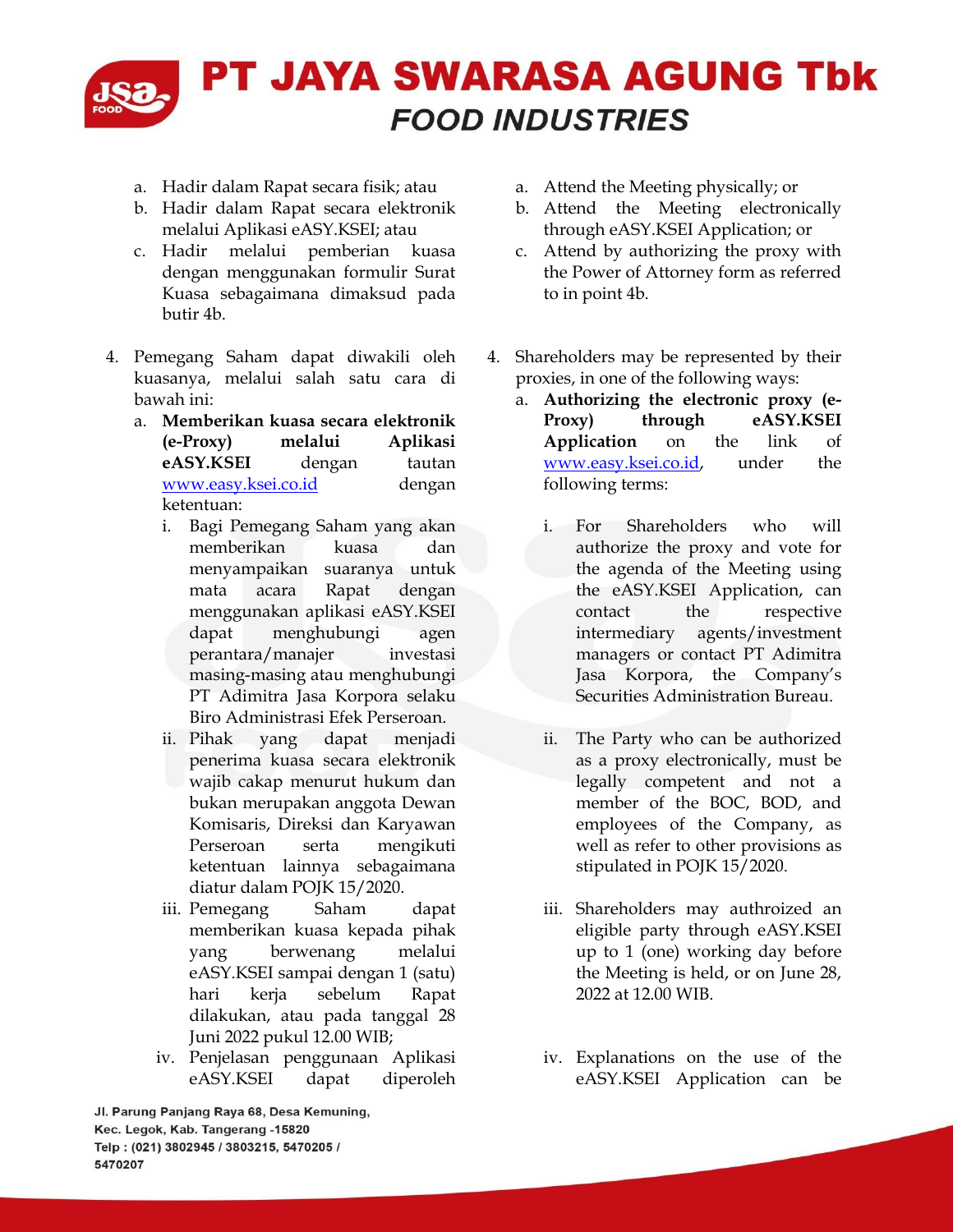

melalui situs web Perseroan dan situs web KSEI atau dengan menghubungi tim Helpdesk KSEI [\(helpdesk@ksei.co.id](mailto:helpdesk@ksei.co.id) / 021- 5152855)

- b. **Memberikan kuasa kepada pihak independen yang ditunjuk Perseroan atau pihak yang ditunjuk Pemegang Saham dengan mengisi formulir Surat Kuasa** yang dapat diunduh (*download*) dari situs web Perseroan pada tautan [www.taysbakers.com](http://www.taysbakers.com/) dengan ketentuan:
	- i. Surat Kuasa dari Pemegang Saham yang ditandatangani di luar negeri harus dilegalisasi oleh notaris publik setempat dan kantor perwakilan resmi Pemerintah Republik Indonesia setempat;
	- ii. Perseroan telah menunjuk Pihak Independen yang dapat menerima kuasa untuk bertindak dan mewakili Pemegang Saham dalam menyampaikan surata dan pertanyaan yang diberikan oleh Pemegang Saham. Pihak Independen yang ditujuk Perseroan adalah **PT Adimitra Jasa Korpora** selaku Biro Administrasi Efek ("**BAE**") independen dan profesional yang telah terdaftar sebagai BAE Pasar Modal di Otoritas Jasa Keuangan ("**OJK**").
	- iii. Pemegang Saham dapat memberikan kuasa kepada Direksi, Dewan Komisaris dan Karyawan Perseroan, namun suara yang diberikan untuk mata

Jl. Parung Panjang Raya 68, Desa Kemuning, Kec. Legok, Kab. Tangerang -15820 Telp: (021) 3802945 / 3803215, 5470205 / 5470207

obtained through the Company"s websites and KSEI websites, or by KSEI Helpdesk Team [\(helpdesk@ksei.co.id](mailto:helpdesk@ksei.co.id) / 021- 5152855)

- b. **Authorizing the proxy to an independent party appointed by the Company or a party appointed by the Shareholders by completing the Power of Attorney ("POA") form** which may be downloaded form the Company"s website on the link of [www.taysbakers.com,](http://www.taysbakers.com/) with the following terms:
	- i. POA from the Shareholders executed abroad must be legalized by the local public notary and the official representative office of the Government of the Republic of Indonesia;
	- ii. The Company has appointed an Independent Party who can be authorized to act and represent the Shareholders in submitting the votes and questions given by the Shareholders. The Independent Party appointed by the Company is **PT Adimitra Jasa Korpora**, as an independent and professional Securities Administration Bureau ("**BAE**") who has been registered as the Capital Market BAE of the Financial Services Authority ("**OJK**).
	- iii.Shareholders may authorize the Board of Directors, Board of Commissioners and Employees of the Company, however the votes cast for the agenda of the Meeting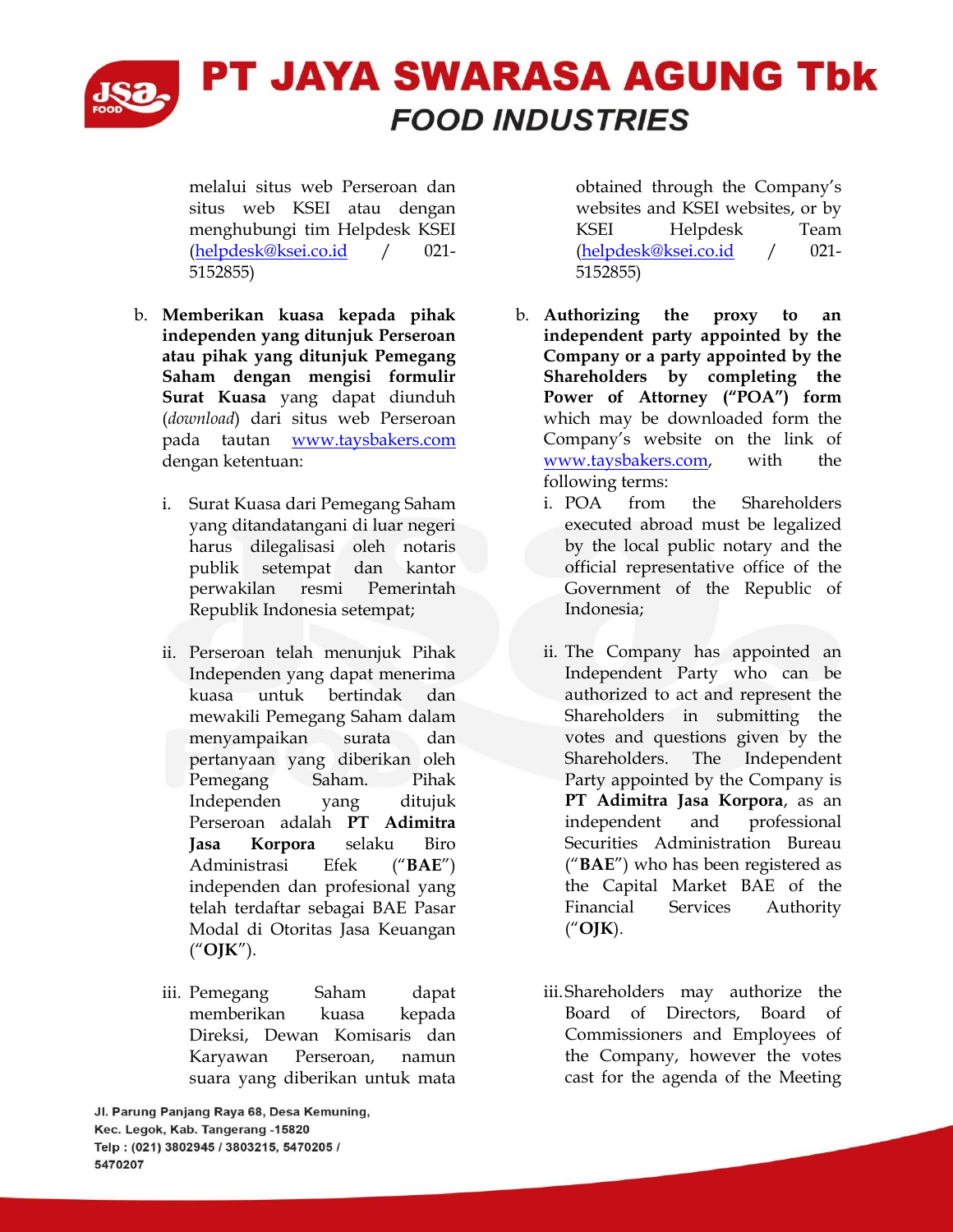

acara Rapat tidak akan dihitung.

- iv. Surat Kuasa wajib disampaikan, selambatnya 3 (tiga) hari sebelum Rapat diselenggarakan atau pada tanggal 26 Juni 2022 pukul 16.00 WIB, dengan ketentuan sebagai berikut:
	- Asli Surat Kuasa yang telah diisi lengkap disertai dengan fotokopi dokumen identitas diri dari poemberi kuasa, wajib disampaikan secara langsung atau melalui surat tercatat kepada Perseroan melalui BAE Perseroan yakni **PT Adimitra Jasa Korpora** beralamat kantor di Kirana Boutique Office, Jl Kirana Avenue III Blok F3 No. 5, Kelapa Gading, Jakarta Utara – 14250 up. Ibu Indah Puspitasari.
	- Scan Surat Kuasa yang telah diisi lengkap disertai dengan fotokopi dokumen identitas diri dari pemberi kuasa, diemailkan kepada [opr@adimitra-jk.co.id](mailto:opr@adimitra-jk.co.id) dan [corsec@taysbakers.com](mailto:corsec@taysbakers.com) dengan **subjek: RUPS TAYS 2022**.
- v. Pemegang Saham yang telah memberikan kuasa di luar Aplikasi eASY.KSEI dapat melakukan pembatalan kuasa yang diajukan kepada Perseroan paling lambat 3 (tiga) hari sebelum Rapat, atau pada tanggal 26 Juni 2022 pukul 16.00 WIB.
- 5. Dalam upaya mencegah dan/atau mengendalikan penyebaran COVID-19, Perseroan mengimbau Pemegang Saham

Jl. Parung Panjang Raya 68, Desa Kemuning, Kec. Legok, Kab. Tangerang -15820 Telp: (021) 3802945 / 3803215, 5470205 / 5470207

will not be counted.

- iv.POA from the Shareholders must be submitted no later than 3 (three) days before the Meeting or on June 26, 2022 at 16.00 WIB, under the following conditions:
	- The original POA as well as the copy of identity document of the authorizer/grantor, must be directly submitted or sent by registered letter to the Company through the Company"s BAE, **PT Adimitra Jasa Korpora**, domiciled at Kirana Boutique Office, Jl Kirana Avenue III Blok F3 No. 5, Kelapa Gading, Jakarta Utara – 14250 up. Ms. Indah Puspitasari.
	- Scan of POA as well as the copy of identity document of the authorizer/grantor, emailed to [opr@adimitra-jk.co.id](mailto:opr@adimitra-jk.co.id) and [corsec@taysbakers.com](mailto:corsec@taysbakers.com) with the **subject: TAYS AGMS 2022**.
- v. Shareholders who have provided POA outside the eASY.KSEI Application can cancel the POA submitted to the Company no later than 3 (three) days before the Meeting, or on June 26, 2022 at 16.00 WIB.
- 5. In order to prevent and/or control the spreading of COVID-19, the Company strongly suggests the Shareholders to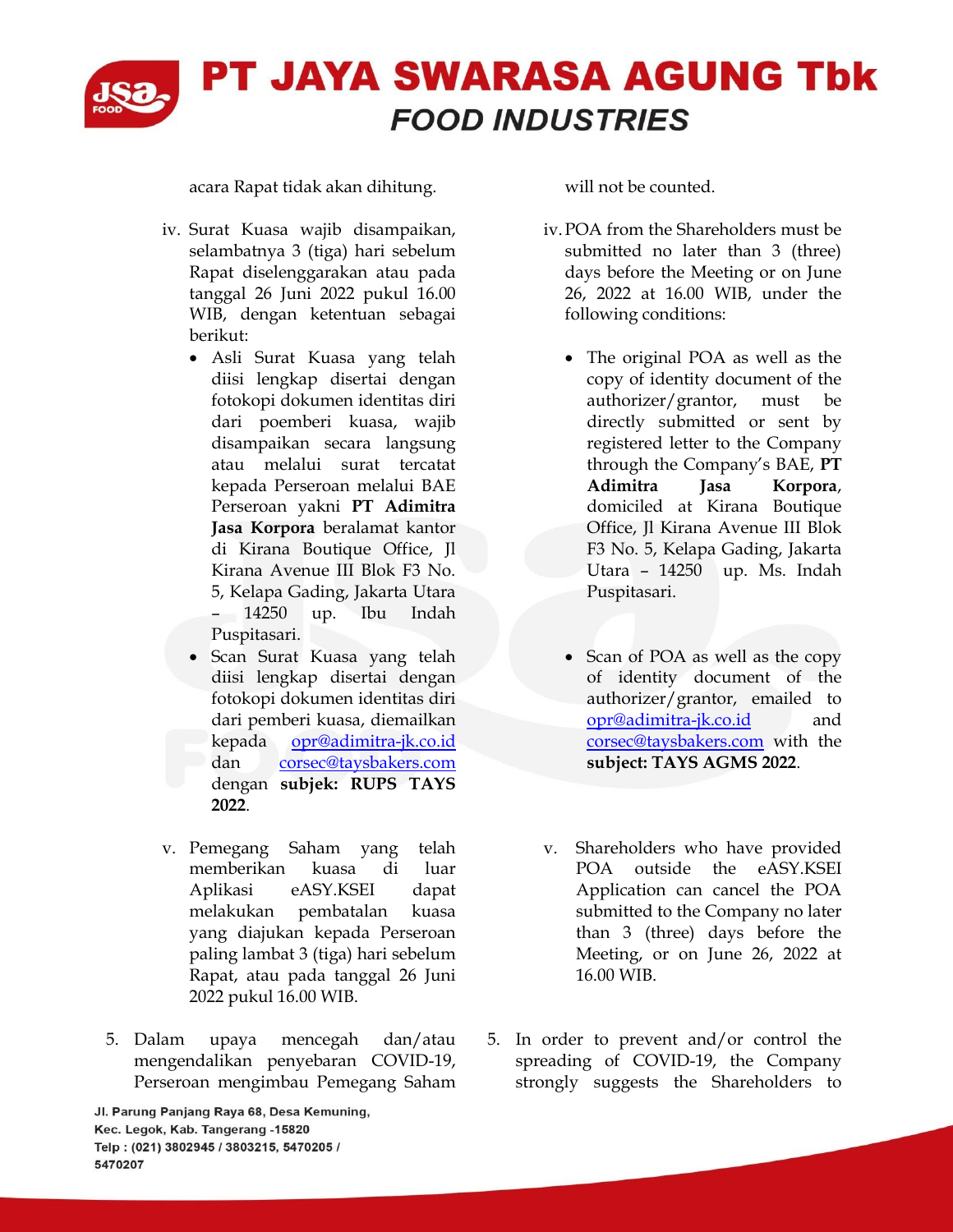

untuk hadir dalam Rapat secara elektronik sebagaimana dimaksud pada butir 3b atau melakukan pemberian kuasa secara elektronik (e-Proxy) melalui Aplikasi eASY.KSEI sebagaimana dimaksud pada butir 4a.

- 6. Untuk efisiensi dan efektivitas Rapat, Rapat akan dimulai tepat waktu. Registrasi kehadiran Pemegang Saham atau kuasa Pemegang Saham akan berlangsung **sejak pukul 10.00 WIB dan ditutup pada pukul 12.00 WIB. Pemegang Saham atau kuasanya yang terlambat hadir tidak diperkenankan untuk hadir dalam Rapat**.
- 7. Pemegang Saham atau kuasanya dapat menyaksikan pelaksanaan Rapat yang sedang berlangsung melalui webinar Zoom dengan mengakses menui eASY.KSEi, submenu Tayangan RUPS yang berada pada situs web AKSes KSEI, dengan ketentuan:
	- a. Pemegang Saham atau kuasanya telah terdaftar di Aplikasi eASY.KSEI;
	- b. Tayangan RUPS memiliki kapasitas hingga 500 peserta dan kehadiran tiap peserta akan ditentukan berdasarkan "*first come first serve basis*". Bagi Pemegang Saham atau kuasanya yang tidak mendapatkan kesempatan untuk menyaksikan pelaksanaan Rapat melalui Tayangan RUPS tetap dianggap sah hadir secara elektronik serta kepemilikan saham dan pilihan suaranya diperhitungkan dalam Rapat, sepanjang telah teregistrasi dalam Aplikasi eASY.KSEI;
	- c. Pemegang Saham atau kuasanya yang hanya menyaksikan pelaksanaan Rapat melalui Tayangan RUPS,

attend the Meeting electronically as referred to point 3b or authorize the electronic proxy (e-Proxy) through eASY.KSEI Application as referred to in point 4a.

- 6. For the Meeting"s efficiency and effectiveness, the Meeting will be started on time. Registrations process for Shareholders or Shareholder's attorney, the process will take place **from 10.00 WIB and will close at 12.00 WIB. Shareholders or their proxies who come late, are not permitted to attend the Meeting**.
- 7. Shareholders or their proxies can watch the on-going Meeting through Zoom webinar by selecting the eASY.KSEI menu, and Tayangan RUPS submenu on the AKSes KSEI website, to the following provisions:
	- a. Shareholders or their proxies have been registered on the eASY.KSEI Application;
	- b. Tayangan RUPS has a capacity up to 500 participants, and the participants" attendance will be determined on a "first come first served basis". For the Shareholders or their proxies who cannot watch the Meeting through Tayangan RUPS will still be considered as validly attend electronically as well as the shares ownerships and votes will be taken into account in the Meeting, as long as they have been registered in the eASY.KSEI Application;
	- c. Shareholder or their proxies who can watch the on-going Meeting through Tayangan RUPS but electronic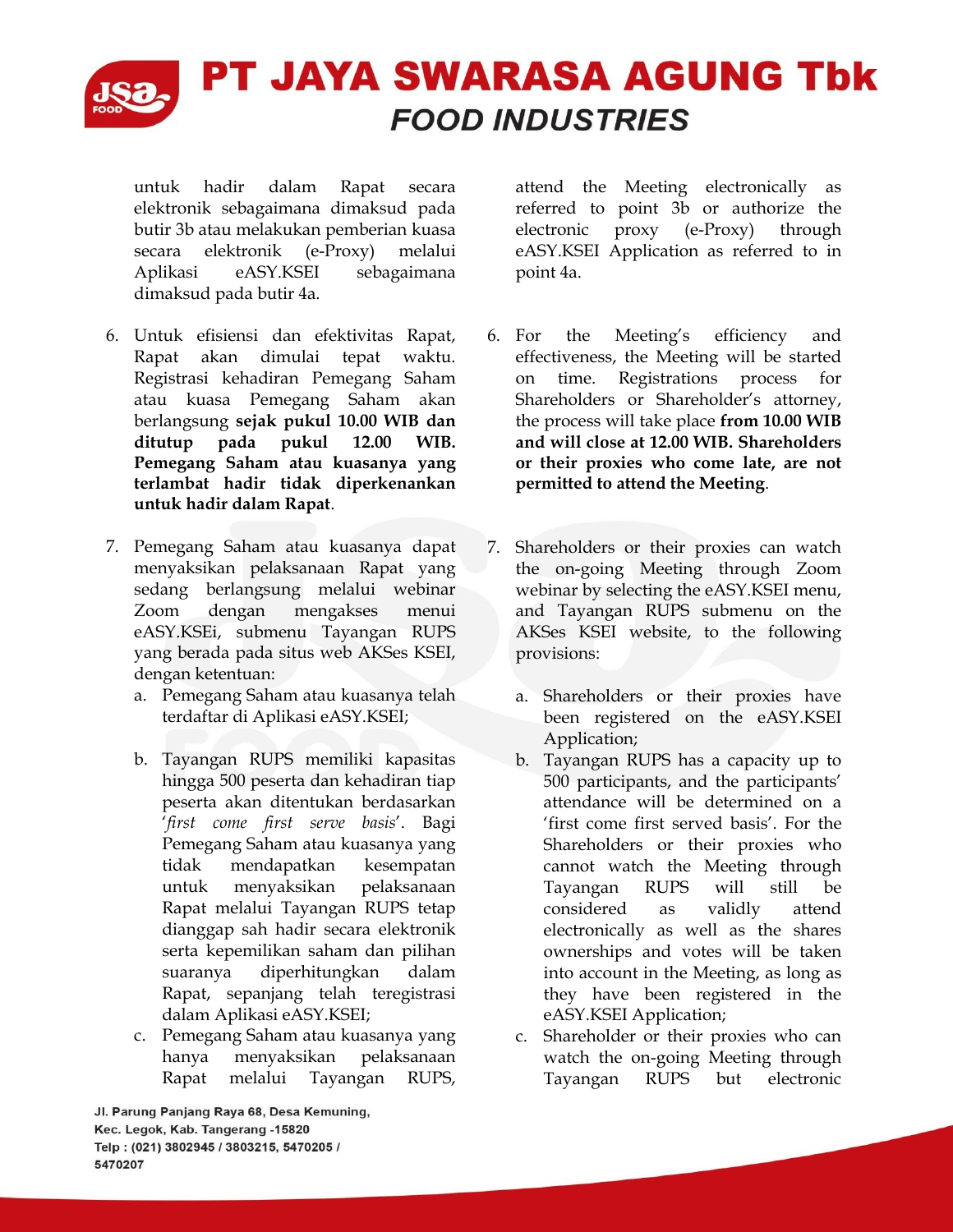

namun tidak teregistrasi hadir secara elektronik pada Aplikasi eASY.KSEI, maka kehadiran Pemegang Saham atau kuasanya tersebut dianggap tidak sah serta tidak akan masuk dalam perhitungan kuorum kehadiran Rapat;

- d. Untuk mendapatkan pengalaman terbaik dalam menggunakan Aplikasi eASY.KSEI dan/atau Tayangan RUPS, Pemegang Saham atau kuasanya disarankan menggunakan peramban (*browser*) Mozilla Firefox.
- 8. Perseroan menyediakan Penjelasan Lanjutan atas Mata Acara Rapat, Tata Tertib, Surat Kuasa dan dokumen pendukung lainnya yang dapat diunduh dari website Perseroan [www.taysbakers.com](http://www.taysbakers.com/) dari sejak tanggal Pemanggilan ini.
- 9. Pemegang Saham diharapkan terlebih dahulu membaca Tata Tertib Rapat dan mempelajari Tata Cara Pemungutan Suara yang telah tersedia dalam situs web Perseroan yaitu [www.taysbakers.com](http://www.taysbakers.com/) dari sejak tanggal Pemanggilan ini.
- 10. Sesuai dengan praktik-praktik Tata Kelola Perusahaan yang baik, Perseroan telah mempertimbangkan dengan baik mekanisme, tempat dan waktu pelaksanaan Rapat, sehingga Pemegang Saham dapat berpartisipasi dalam Rapat. Oleh karena itu, Direksi mengimbau kepada seluruh Pemegang Saham agar dapat mempergunakan haknya dengan sebaik-baiknya memberikan suara pada pengambilan keputusan terhadap seluruh mata acara Rapat.

attendace are not duly registered on eASY.KSEI Application will not be considered as validly attending the electronic Meeting and therefore their attendance will not be counted in the attendance quorum for the Meeting;

- d. To get the best experience in using eASY.KSEI Application and/or Tayangan RUPS, Shareholders or their proxies are suggested to use the Mozilla Firefox browser.
- 8. The Company provides Further Details of the Meeting"s Agenda, Rule of Order, Power of Attorney and other supporting documents which can be downloaded from the Company"s webiste [www.taysbakers.com](http://www.taysbakers.com/) since the Invitation date.
- 9. Shareholders of the Company are expected to read the Meeting Rules and study the Voting Procedures first which are available on the Company"s website [www.taysbakers.com](http://www.taysbakers.com/) since the Invitation date.
- 10. In accordance with good corporate governance practices, the Company has carefully considered the mechanism, place and time of the Meeting, so that the Shareholders can participate in the Meeting. Therefore, the Board of Directors urges all Shareholders to exercise their rights in the best possible way to vote in decision-making on all Meeting's Agenda.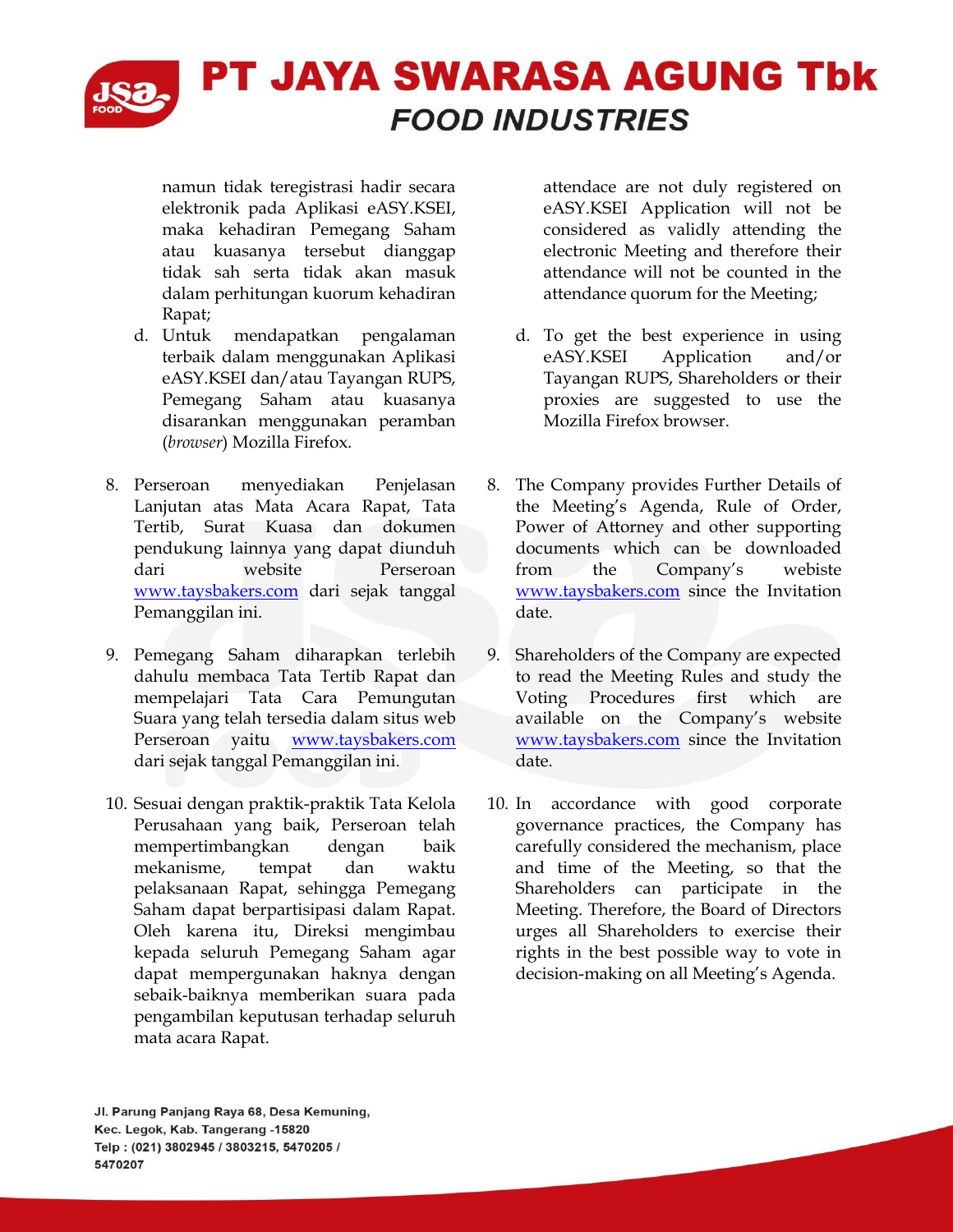

11. Pemanggilan ini dibuat dalam bahasa Indonesia dan Inggris, apabila terdapat perbedaan di antara keduanya, maka Pemanggilan dalam bahasa Indonesia yang akan berlaku.

#### **Ketentuan Terkait Pencegahan Penyebaran Virus COVID-19**

## inconsistency between the two languages, the Invitation in Indonesian language will prevail. **Specific Provision on Preventive Action**

**Toward COVID-19 Outbreak**

11. This Invitation is made in Indonesia and English language. Should there be

Dengan sepenuhnya memperhatikan arahan Pemerintah dan ketentuan Otoritas Jasa Keuangan mengenai Pencegahan Penyebaran Virus COVID-19, Perseroan dengan ini memberikan **imbauan kepada Pemegang Saham untuk tidak hadir secara fisik namun memberikan kuasa kepada agen perantara/manajer investasinya** dengan menggunakan Aplikasi eASY.KSEI.

Bagi Pemegang Saham atau kuasa Pemegang Saham yang akan tetap hadir secara fisik dalam Rapat, **wajib mengikuti protokol keamanan dan kesehatan yang berlaku pada gedung tempat Rapat berlangsung**, yaitu:

- 1. Memiliki sertifikat vaksin COVID-19 dengan dosis lengkap yang dibuktikan melalui aplikasi PeduliLindungi dan scan QR Code PeduliLindungi pada waktu memasuki gedung Rapat.
- 2. Menggunakan masker sesuai standar yang ditentukan oleh Pemerintah selama berada di area dan tempat Rapat.
- 3. Hasil deteksi dan pemantauan suhu tubuh tidak lebih dari 37,2 derajat Celcius.
- 4. Menunjukan hasil swab test antigen negatif (maks. diambil 1 hari sebelum rapat berlangsung) kepada petugas Rapat saat pendaftaran.

By fully observing the Government's directions and OJK"s Provisions on the Prevention of COVID-19 Outbreak, the Company hereby **advise the Shareholders to not physically attend the Meeting, but authorize its intermediary agents/ investment managers** using eASY.KSEI Application.

For Sharholders or their proxies who will still physically attend the Meeting, **must follow the security and health protocols applicable to the building where the Meeting takes place**, i.e:

- 1. Must have the COVID-19 vaccine certificate with a complet dose which proven through PeduliLindungi application and scan the QR Code of PeduliLindungi application when entering the Meeting building.
- 2. Use a face mask according to the standard set by the Government during the Meeting premise.
- 3. Body temperature checking and monitoring is not above 37,2 degrees Celcius.
- 4. Present negative result of swab test antigen (taken max. 1 day before the Meeting) to the Meeting's officers at the registration.

Jl. Parung Panjang Raya 68, Desa Kemuning, Kec. Legok, Kab. Tangerang -15820 Telp: (021) 3802945 / 3803215, 5470205 / 5470207